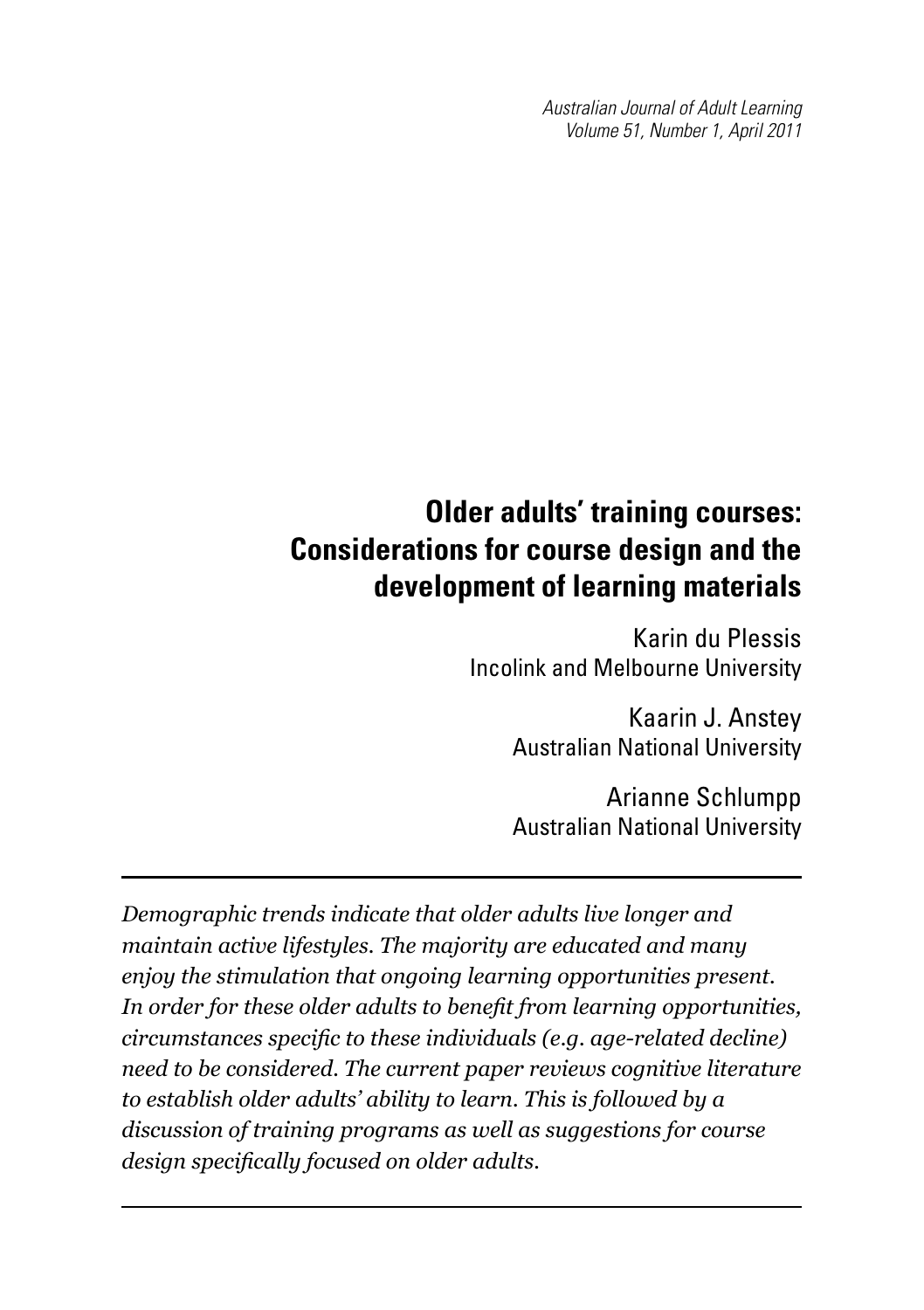## **Introduction**

With adults now living longer and healthier lives than in the past, the size of the ageing population continues to increase. Recent reports from the Australian Bureau of Statistics (ABS, 2009) indicate that, while in 2007 there were 2.4 million Australians aged between 65 and 84, there will be an estimated four million by 2022 and 6.4 million by 2056. With this continual growth in mind it is crucial for older adults to maintain healthy and active lifestyles. The importance of this maintenance is twofold: to increase older adults' quality of life and to reduce the increasing demand on the public health system. In order for this to be achieved, course designers need to be informed of the latest research in healthy ageing. This paper focuses specifically on recent advances in cognitive ageing and cognitive training, placed in an educational context. Of particular relevance is the older person's ability to learn new information. As such a discussion on training programs and suggestions for course design and learning materials will be prefaced by considering older adults' cognitive and sensory abilities.

## **Older adults' cognitive abilities**

Cognition refers to mental functions and mental processes, and in adulthood, cognitive functioning contributes to the maintenance of independence and psychological well-being (Llewellyn, Lang, Langa & Huppert 2008). Older adults show declines in a number of cognitive and sensory abilities, potentially reducing independence and increasing the demand on caregivers and the public health system (Anstey, Stankov & Lord 1993). For example, cognitive abilities associated with fluid intelligence (Horn 1982) (e.g. working memory—ability to maintain and manipulate information; episodic memory—recalling information acquired at a specific time and place; and executive functions—integrating and organising information, for example planning and abstract thinking) show age-related declines. At the neurochemical level, age-related declines in the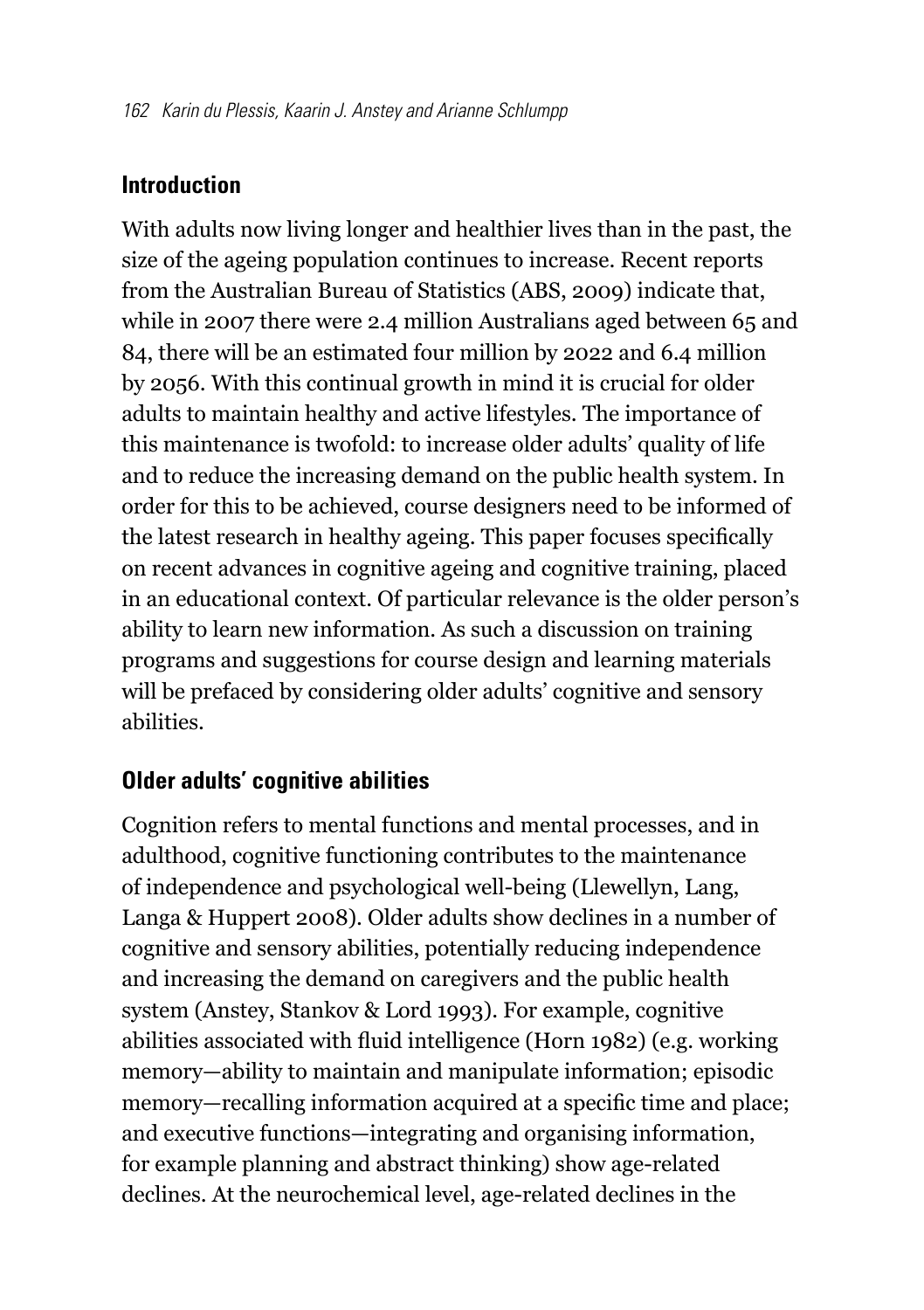neurotransmitter dopamine have been linked to declines in cognition, notably episodic memory and perceptual speed (Bäckman, Nyberg, Lindenberger, Li & Farde 2006). Similarly, age-related declines in processing speed underlie some of the declines associated with cognitive functions (e.g. Salthouse 1996, 2000). In addition to processing speed mediating age-related declines in cognitive abilities, working memory (e.g. short term memory maintenance and active processing of information) also mediates declines in cognitive functioning (Park & Reuter-Lorenz 2009). This is related to inhibitory dysfunction which implies that older adults take into account some irrelevant information in the contents of their working memory, thereby slowing down their processing speed (Hasher & Zacks 1988, Park & Reuter-Lorenz 2009).

Compared with younger adults, older adults show different patterns of functional activation during cognitive tests. For example, functional imaging techniques (e.g. fMRI or PET scans) show that young adults have neural activation in the left prefrontal area when conducting verbal working memory tasks, whereas older adults show activation in both the left and right prefrontal areas (e.g. Cabeza 2002, Reuter-Lorenz *et al.* 2000). To explain this phenomenon, Park and Reuter-Lorenz (2009) have proposed the Scaffolding Theory of Aging and Cognition. According to their theory cognitive function is maintained by recruitment of additional neural links, and the brain functionally reorganises and adapts to compensate for deficient or low functioning neural links. Park and Reuter-Lorenz further believe that evidence from experimental animal studies support their claim and has relevance to older adults. These types of studies indicate that brain structures of older animals can change as a result of training, cognitive challenges and stimulating environments. Research has indicated that cognitive engagement assists in protecting against Alzheimer's disease, and this also lends support to this theory (e.g. Bennett *et al.* 2003). Park and Reuter-Lorenz also suggest that cognitive training promotes scaffolding by creating additional neural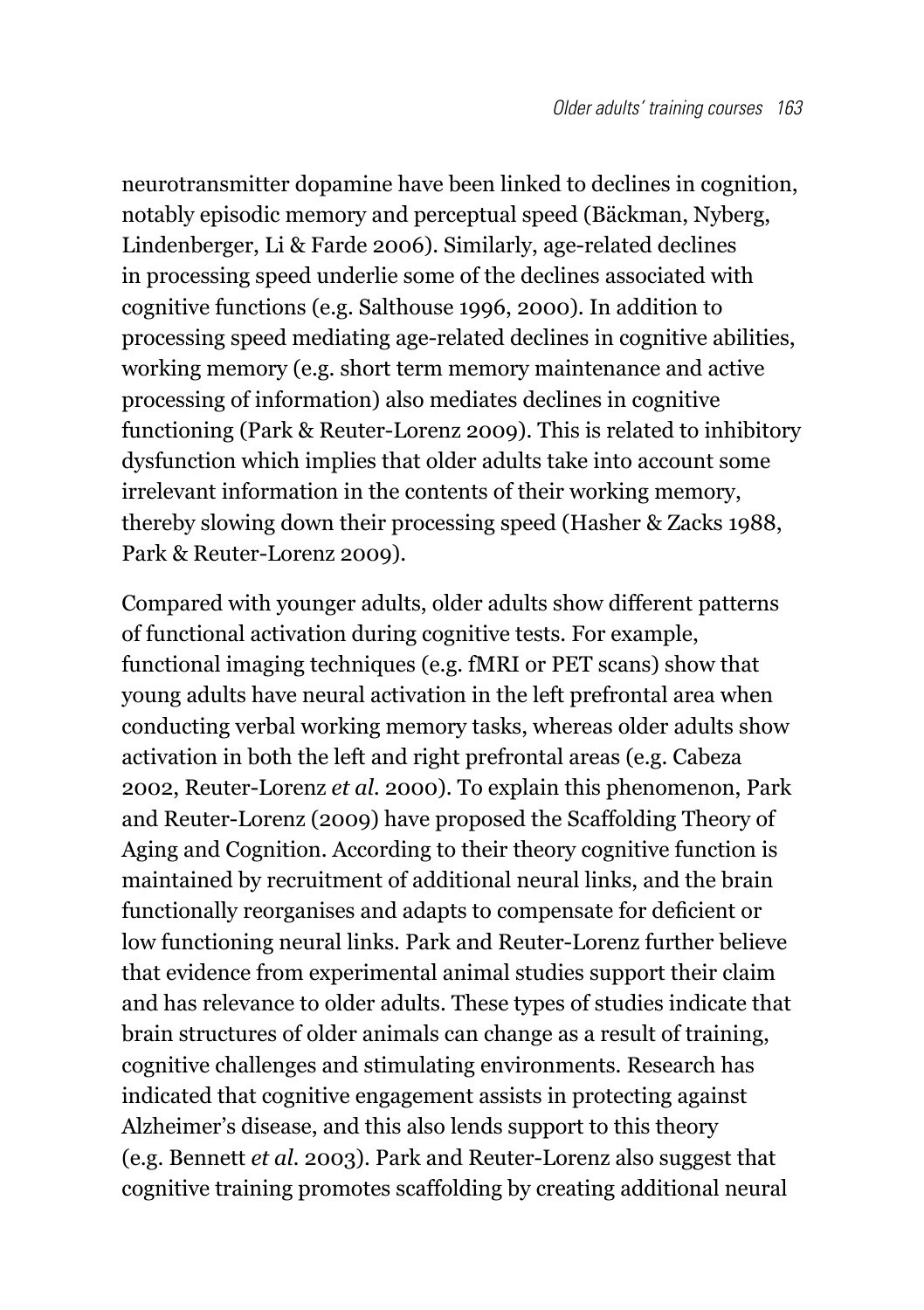connections, thereby making it easier for older adults to compensate for neural deficits in some areas.

According to the cognitive reserve theory some factors, such as high intelligence in childhood, educational success, and an active, stimulating lifestyle act as a buffer in preventing cognitive decline in old age (Stern 2002, Stern *et al.* 1994). The brain reserve theory was developed to explain findings from autopsy studies showing that older adults with neuropathological changes did not necessarily show cognitive impairment. There is growing evidence that interventions do improve cognitive function and so may impact on cognitive reserve throughout the life course.

## **Sensory changes in late adulthood**

In addition to cognitive changes, there is also a decrease in sensory function in late adulthood. Research indicates that declines in sensory functions mean that older adults experience increased perceptual thresholds and decreased cognitive abilities to respond to sensory information (e.g. Levine *et al.* 2000). For example, in the eyes changes occur, such as declines in visual acuity, size of visual field, colour vision (blue-yellow defects) and contrast sensitivity (Haegerstrom-Portnoy, Schneck & Brabyn 1999). In turn, the prevalence of eye diseases (e.g., cataracts, glaucoma and macular degeneration) also increases in old age (Evans, Fletcher & Wormald 2007). Thus, older adults might have more difficulty with text-based information presented in small fonts or when information is presented at low levels of luminance. In the ear there is a loss of hair cells in the cochlea (Pheiffer *et al.* 2009) and a loss of sensitivity to high frequencies (Blake & Sekuler 2006). Therefore, many older adults experience hearing loss and have difficulty hearing information presented at high frequencies. In addition, due to increased hearing loss and a decrease in being able to make use of auditory cues, older adults have difficulty following conversations where there are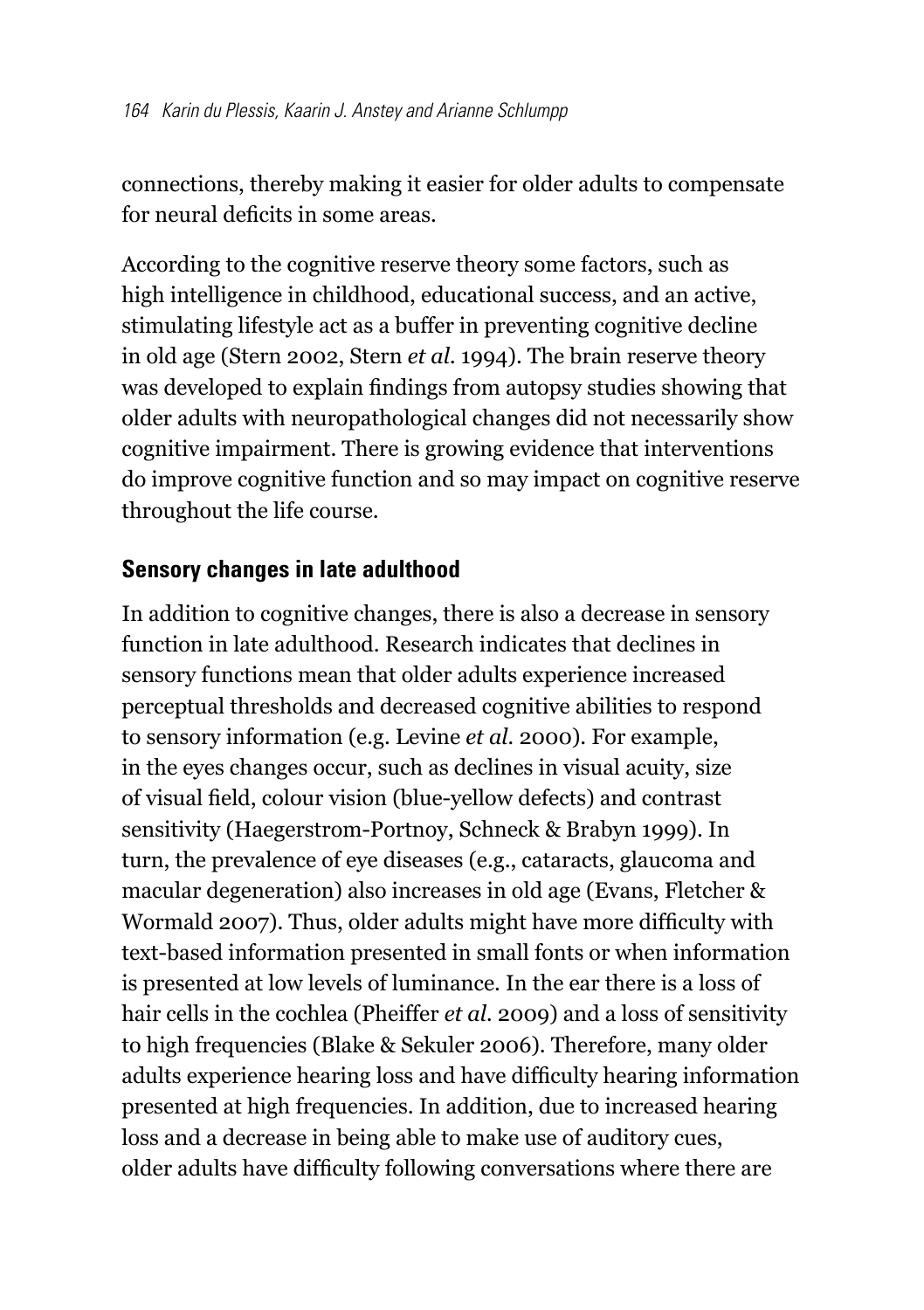two or more speakers, or where the environment is noisy (Murphy, Daneman & Schneider 2006).

Sensory declines (e.g. auditory and visual) have also been associated with cognitive function in cross-sectional studies (Lindenberger & Baltes 1994), although longitudinal research has shown weaker associations (Anstey, Hofer & Luszcz 2003, Lindenberger & Ghisletta 2009). Studies have shown that the connection between sensory and cognitive declines is not the result of reduced visual and auditory acuity during cognitive assessment. Researchers found that by simulating the sensory experiences of older adults (e.g. reduced visual acuity and reduced auditory acuity), middle-aged adults did not experience any reduced cognitive performance (Lindenberger, Scherer & Baltes 2001). Another recent longitudinal study indicated that the connection between sensory and cognitive decline in old age is weaker than what was originally suggested by Baltes and Lindenberger in 1997 (Lindenberger & Ghisletta 2009). Anstey, Hofer and Luszcz (2003) examined cross-sectional and longitudinal data from a large sample and suggested that independent factors merge to give the impression of one underlying factor leading to declines in both cognitive and sensory functions.

## **Training programs and training considerations**

The majority of older adults continue to live in the community, are educated and maintain active lifestyles (Mehrotra 2003). Their motives for participating in educational programs are influenced by personal interests, social contact, and a desire to maintain a high level of self-efficacy and functioning (both cognitive and physical); it could also be facilitated by a transitional experience (e.g. death of a spouse) (Mehrotra 2003). Jamieson (2007) found that formal study (through process and content) contributes to older adults' quality of life.

Despite inevitable brain ageing and sensory declines, functional and neural plasticity is retained into late life, allowing for the acquisition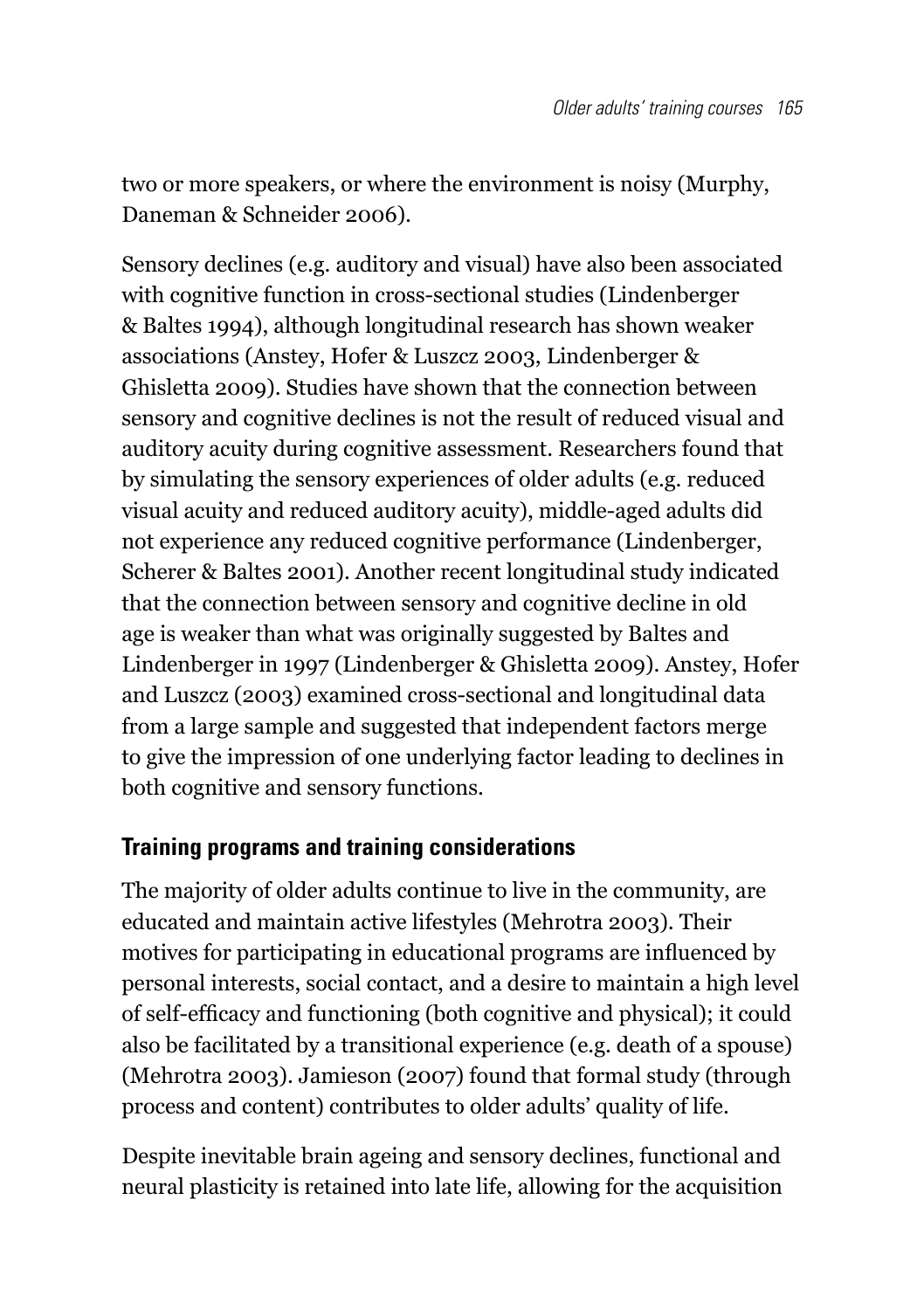of new information through the development or scaffolding of new neural pathways. This may allow cognitive training programs to stimulate further development of new neural pathways and could also be a protective factor against developing dementia related diseases such as Alzheimer's. With this in mind, we review some training programs that have been developed for older adults.

The most significant cognitive intervention study is the ACTIVE trial. Ball and colleagues (2002) conducted this large-scale (*N* = 2834), randomised, community-based training study of adults aged 65 to 94. Specifically they focused on areas previously identified as problematic for older adults (memory, reasoning and speed of processing) and designed group-based training across ten contact sessions. They found that, in comparison with the control group, each of the interventions had the desired effect of improving performance in memory, reasoning and speed of processing, and the targeted cognitive abilities were still improved at two years follow-up. These types of interventions would indicate that age-related, cognitive decline can be reversed or at least slowed down.

Dahlin, Nyberg, Backman and Stigsdotter-Neely (2008) conducted a comparative training study between young and old adults. Using a computerised adaptive training program over a period of five weeks that specifically focused on enhancing executive function in cognition, they found that although younger adults showed the greatest improvements, older adults also made significant gains. These results were maintained at 18 months. Particularly, older adults showed posttraining improvements that were comparable or surpassed younger adults' baseline measurements. However, whereas younger adults in this study showed some transfer to other cognitive tasks, older adults did not. Dahlin and colleagues attribute this to older adults in this study not quite reaching the task proficiency that younger adults attained, but also in general, to the greater neural plasticity evident in younger adults.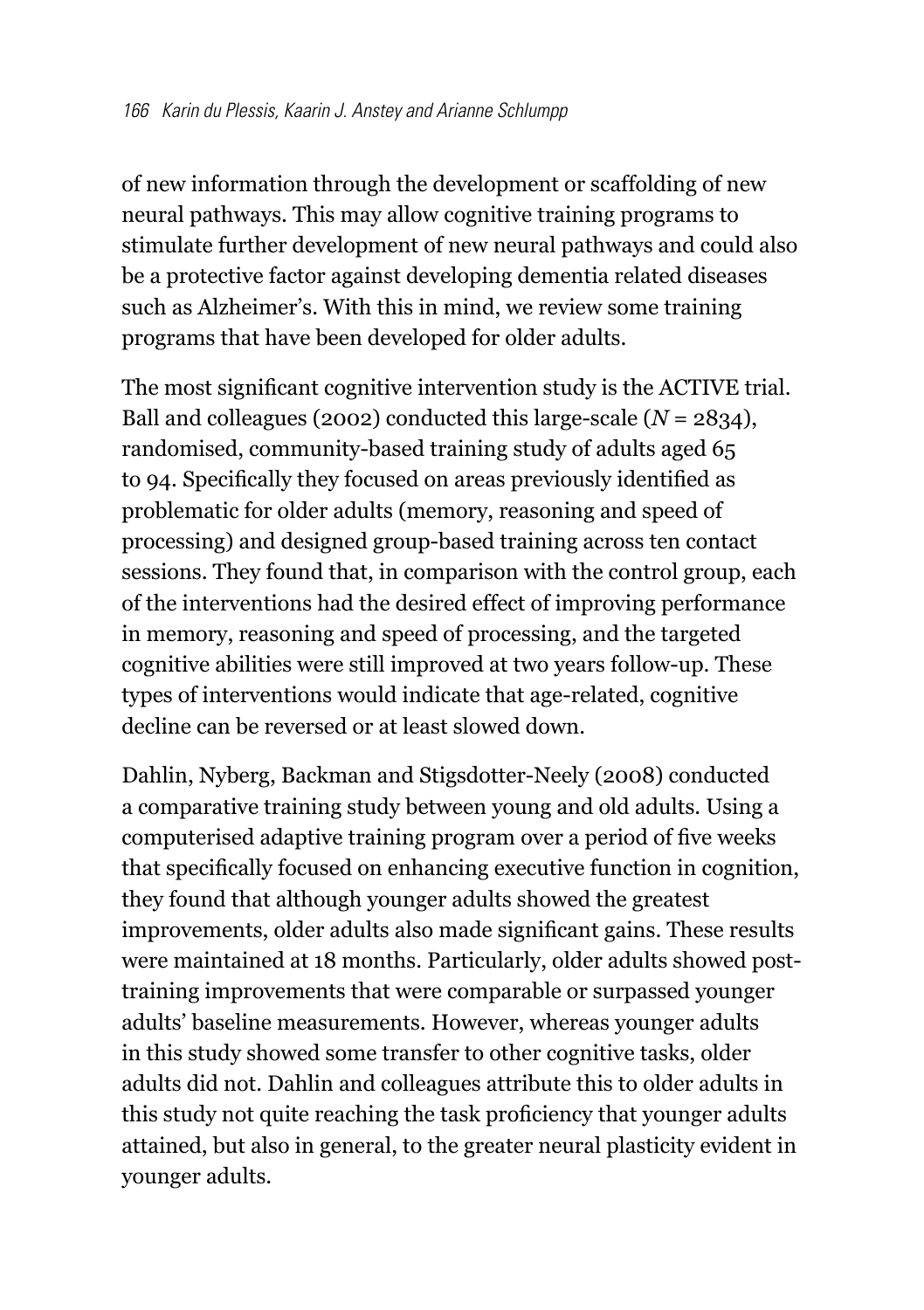The major criticism of training programs focused on skills, such as the ones noted above, is that learning tends to be quite specific and often does not transfer to other similar tasks. As discussed, this lack of transfer is particularly evident in older adults (e.g. Dahlin *et al.* 2008). Green and Bavelier (2008) suggest that, in order to improve the transferrable skills gained from learning experiences, the learning task should relate to real-life experiences and be more complex than, for example, a task focused on one aspect of cognition (as is often found in experimental studies). They cite examples of these more complex learning paradigms which include action video games, musical training and athletic training where improvements are found across a range of skills. (Incidentally, this relates to the recent development of Nintendo Wii computer consoles specifically focused on older consumers with games such as "Brain Training" and "Sight Training"). Green and Bavelier furthermore note that an incremental increase in task difficulty, once the learner has shown sufficient mastery of skills, significantly aids the learning process. (This corresponds to Vygotky's (1978) 'zone of proximal development' and Bruner's (1975) scaffolding process). Green and Bavelier furthermore argue that appropriate levels of task difficulty (i.e. 'when the task is challenging, yet still doable', p. 697) influences the learner's motivation and helps maintain optimal arousal/interest levels. Mehrotra (2003) notes that older adults vary greatly in the learning abilities, learning experiences and individual interests that they bring with them to the learning environment. For example, some older adults have participated in a range of educational experiences, or have held highly technical occupations until quite recently. For these adults it is much easier to participate in educational programs, and according to Mehrotra they need little encouragement. However, other older adults have low levels of formal education and as a result they need more guidance, encouragement and support. To encourage self-directed learning, Mehrotra suggests that courses for older adults be designed to incorporate information on the learning process itself,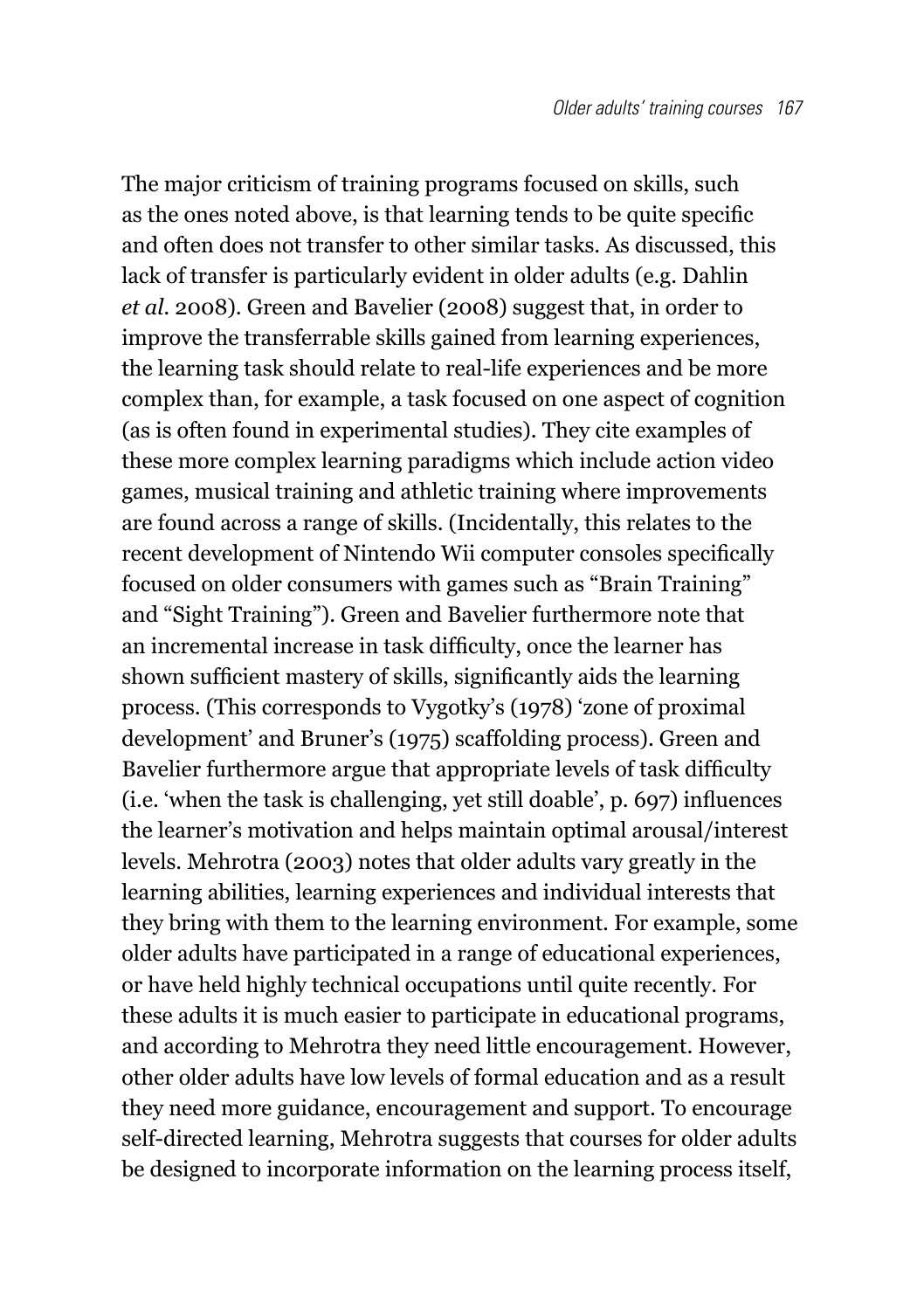including memory techniques, which can then be transferred to other settings. In turn, this would have the added benefit of enhancing cognitive development more broadly with the potential of enhancing other activities of daily living.

Mehrotra (2003) furthermore suggests that course designers cater for individual differences by providing a variety of options (e.g. variety of topics, variety of skill levels). Already, training institutions, such as the universities of the third age, offer a wide variety of online (e.g. www.u3aonline.org.au) and community-based courses for older adults. One of the main advantages of web-based learning is the flexibility and convenience it offers older students in that they can participate in courses at a time and location suitable to them. This is particularly relevant to older adults who live in isolated or rural communities. These courses presented in an online learning environment are different from other traditional distance learning modes in that students can participate in, and develop, a learning community, for example, via online discussion forums. As social support continues to be an important aspect for older adults, such courses can facilitate peer-to-peer learning. Older adults have a wealth of knowledge and by utilising peer-to-peer learning formats (e.g. small team projects), older adults' needs for social contact and knowledge sharing can be facilitated. Although some older adults might initially lack technological knowledge to utilise online learning platforms, this could be overcome by introductory web-orientation courses.

Given older adults' reduced cognitive processing speed, and wealth of knowledge gathered over a lifetime, it can be suggested that older adults be given time to think and reflect on learning tasks. Course designers should thus not only consider the pace of presenting material, but also leave sufficient space for older adults to reflect and share experiences with each other. However, given that older adults can be very attached to world views or ideas (Spigner-Littles &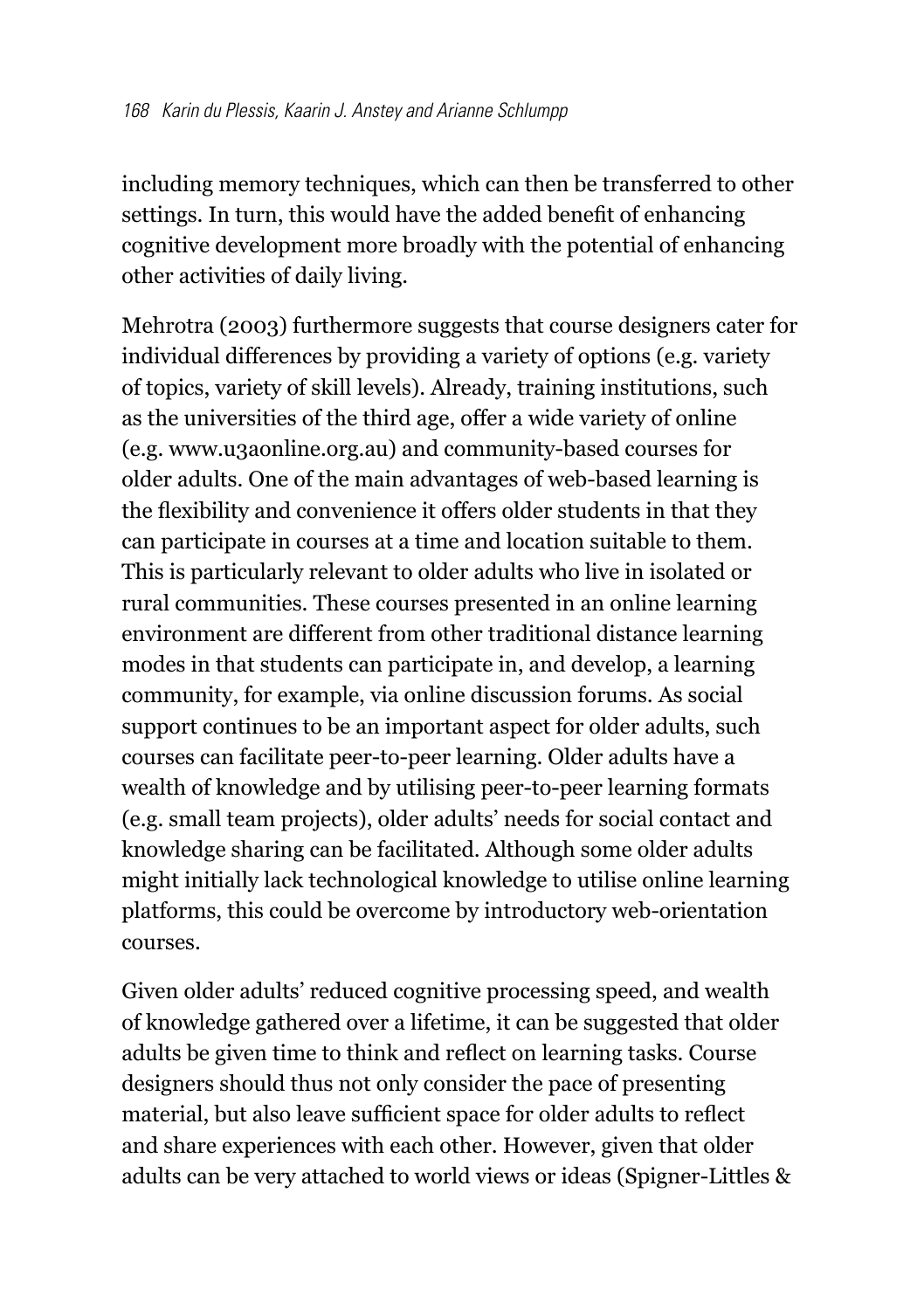Anderson 1999), the course designer might find it helpful to establish clear, mutually agreed upon discussion protocols and boundaries. As older adults are accustomed to exercising their judgment, Spigner-Littles and Anderson furthermore recommend that it is useful for older adults to play a key role in planning the pace of their course work. To aid the learner Delahaye and Ehrich (2008) also note that instructors should return prompt and meaningful feedback on performance, and although older adults might require more positive feedback to attain equal gains in self-efficacy as younger adults (Mehrotra 2003), the feedback should consist of informational and motivational elements.

# **Course design considerations**

Given the literature discussed, the following course design considerations can be summarised as follows:

- • Cater for a wide variety of interests and skill levels by adapting the learning to the learner, given that older adults bring diverse life experiences and expertise to the educational setting
- Develop tasks that are challenging, yet doable, and which progress the learner from beginner to advanced levels
- Include frequent breaks to minimise fatigue, especially if the learners are on medication, have health problems or are experiencing stressors (e.g. family concerns, health issues, money worries, or impending life transitions such as loss of driver's licence or shift to a rest home)
- Reduce distractions in the learning environment, as older adults may have more difficulty inhibiting irrelevant information
- Allow sufficient time to complete tasks
- • Develop built-in adaptable print and audio functions to allow for larger text, higher contrast text and louder audio when using online formats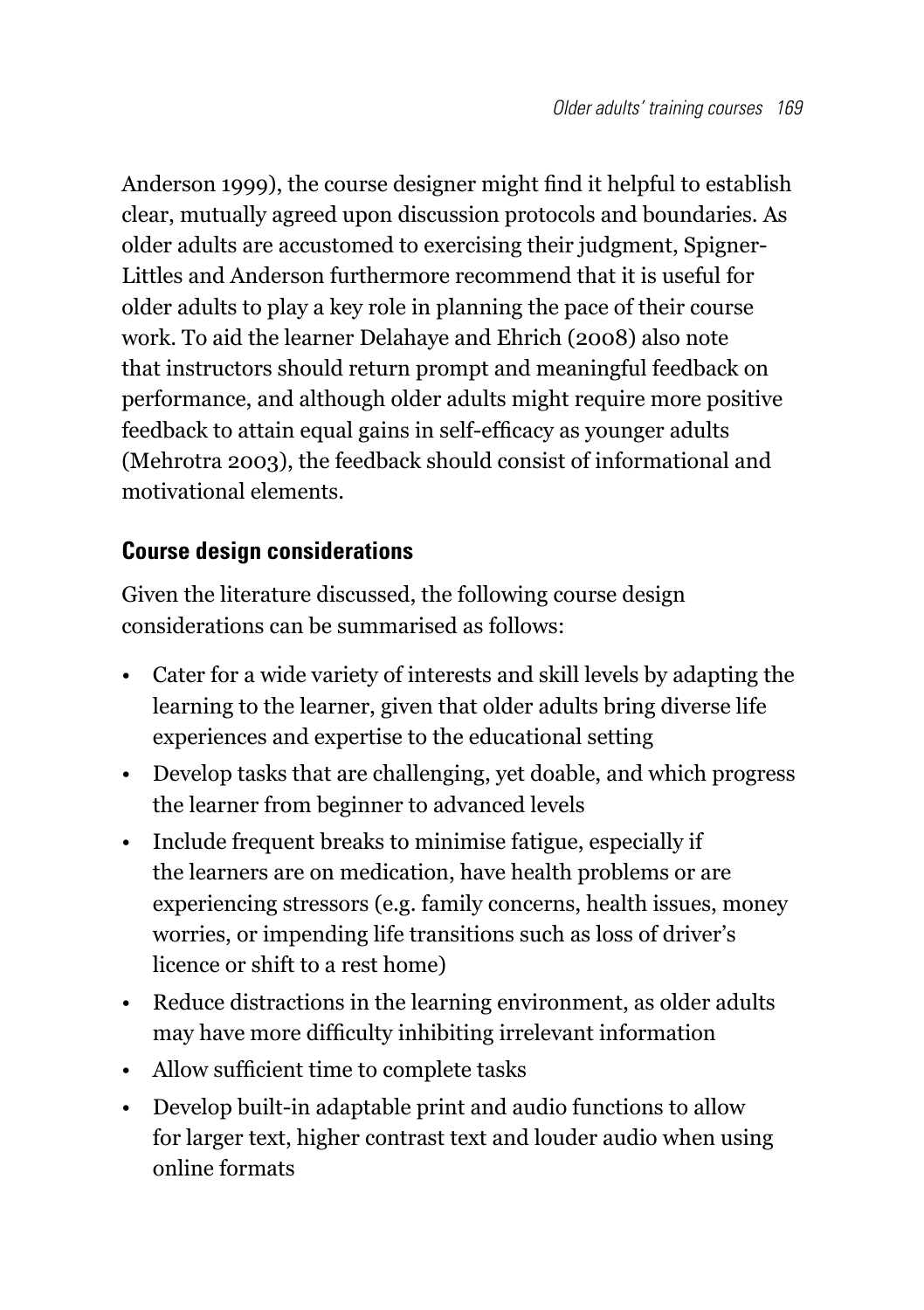- • Include larger, high contrast text where possible and test audio to ensure all learners can hear in class-based teaching
- • Use a constructivist paradigm that facilitates peer-to-peer learning, group discussions and social contact
- • Enable learners to participate in planning the pace of their course and encourage self-directed learning
- Include clear, mutually agreed upon boundaries at the start of the course regarding discussions and group participation
- Include information about the learning process and memory exercises to enable transfer to other domains of functioning
- Repeat instructions if learners forget and normalise memory concerns
- Give clear, prompt and personalised feedback to learners

# **Conclusion**

In summary, this paper has reviewed older adults' cognitive and sensory abilities and established that older adults are still very capable of learning new information and skills. For a variety of reasons (e.g. interest, a desire to maintain cognitive or physical functioning), many older adults also want to participate in courses, and research indicates that it contributes to their psychological wellbeing and quality of life. Older adults are a unique student population and, given the literature on cognitive ageing, a number of these course design considerations could be generalised to the older learner. However, future research could focus on examining the effectiveness of these course design considerations for older adults in an empirical sense.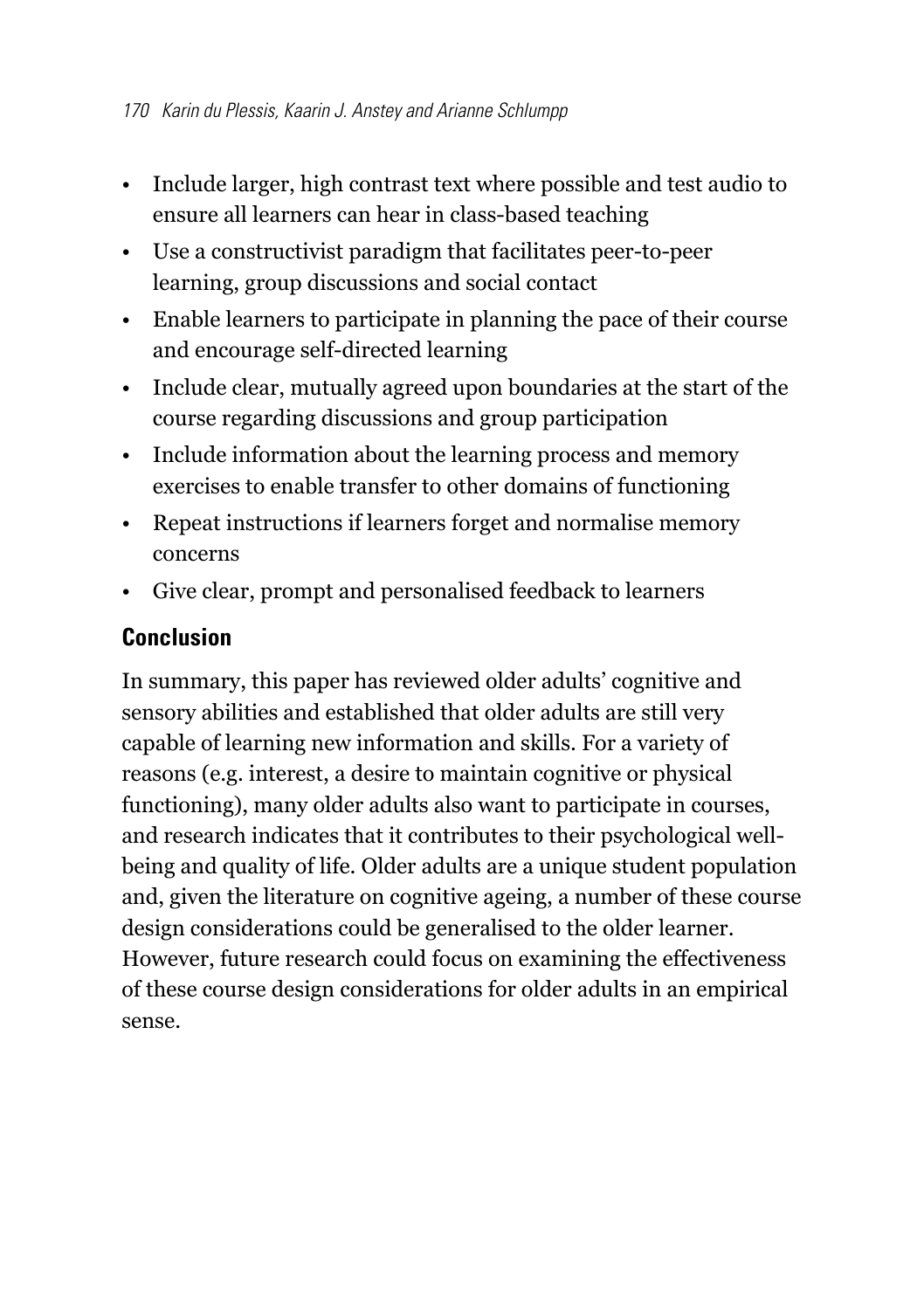#### **References**

- ABS (2009). *Australian social trends: Future population growth and ageing,* Cat. no. 4102.0, www.abs.gov.au/AUSSTATS/abs@.nsf/Lookup/ 4102.0Main+Features10March%202009 [retrieved 19/7/10]
- Anstey, K, Hofer, S & Luszcz, M (2003). 'Cross-sectional and longitudinal patterns of dedifferentiation in late-life cognitive and sensory function: The effects of age, ability, attrition, and occasion of measurement', *Journal of Experimental Psychology: General, 132*(3): 470–487.
- Anstey, K, Stankov, L & Lord, S (1993). 'Primary aging, secondary aging, and intelligence'. *Psychology and Aging, 8*(4): 562–570.
- Bäckman, L, Nyberg, L, Lindenberger, U, Li, S & Farde, L (2006). 'The correlative triad among aging, dopamine, and cognition: Current status and future prospects'. *Neuroscience and Biobehavioral Reviews, 30*: 791–807.
- Ball, K, Berch, D, Helmers, K, Jobe, J, Leveck, M, Marsiske, M *et al.* (2002). 'Effects of cognitive training interventions with older adults: A randomized controlled trial', *Journal of the American Medical Association, 288*(18): 2271–2281.
- Bennett, D, Wilson, R, Schneider, J, Evans, D, Mendes de Leon, C, Arnold, S *et al.* (2003). 'Education modifies the relation of AD pathology to level of cognitive function in older persons', *Neurology, 60*(12): 1909–1915.
- Blake, R & Sekuler, R (2006). *Perception* (Volume 5), Boston: McGraw Hill.
- Bruner, J (1975). 'The ontogenesis of speech acts', *Journal of Child Language, 2*: 1–40.
- Cabeza, R (2002). 'Hemispheric asymmetry reduction in older adults: The HAROLD model', *Psychology and Aging, 17*(1): 85–100.
- Dahlin, E, Nyberg, L, Bäckman, L & Stigsdotter-Neely, A (2008). 'Plasticity of executive functioning in young and older adults: Immediate training gains, transfer and long-term maintenance', *Psychology and Aging, 23*(4): 720–730.
- Delahaye, B & Ehrich, L (2008). 'Complex learning preferences and strategies of older adults', *Educational Gerontology, 34*: 649–662.
- Evans, J, Fletcher, A & Wormald, R (2007). 'Depression and anxiety in visually impaired older people', *Opthamology, 114*: 283–288.
- Green, C & Bavelier, D (2008). 'Exercising your brain: A review of human brain plasticity and training-induced learning', *Psychology and Aging, 23*(4): 691–701.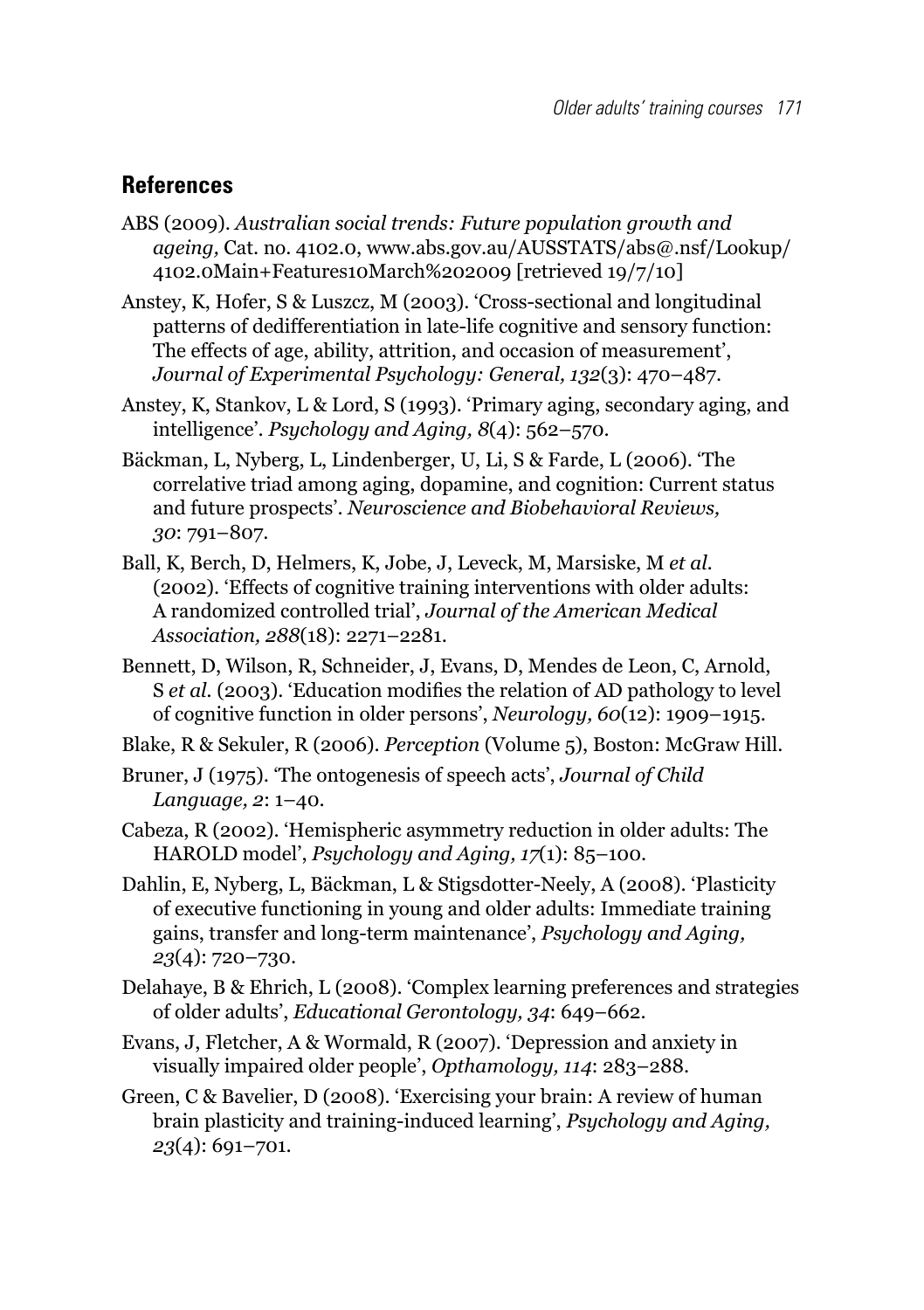- Haegerstrom-Portnoy, G, Schneck, M & Brabyn, J (1999). 'Seeing into old age: Vision function beyond acuity', *Optometry and Vision Science, 76*(3): 141–158.
- Hasher, L & Zacks, R (1988). 'Automatic and effortful processes in memory'. In GG Bower (ed.), *The psychology of learning and motivation.*  San Diego: Academic Press: 193–225.
- Horn, J (1982). 'The aging of human abilities'. In BB Wolman (ed.), *Handbook of developmental psychology,* Englewood Cliffs: Prentice Hall: 847–869.
- Jamieson, A (2007). 'Education and the quality of life in later years', *Quality in Ageing, 8*(3): 15–23.
- Levine, B, Beason-Held, L, Purpura, K, Aronchick, D, Optican, L, Alexander, G *et al.* (2000). 'Age-related differences in visual perception: A PET study', *Neurobiological Aging, 21*: 577–584.
- Lindenberger, U & Ghisletta, P (2009). 'Cognitive and sensory declines in old age: Gauging the evidence for a common cause', *Psychology and Aging, 24*(1): 1–16.
- Lindenberger, U, Scherer, H & Baltes, P (2001). 'The strong connection between sensory and cognitive performance in old age: Not due to sensory acuity reductions operating during cognitive assessment', *Psychology and Aging, 16*(2): 196–205.
- Llewellyn, D, Lang, I, Langa, K & Huppert, F (2008). 'Cognitive function and psychological well-being: Findings from a population-based cohort', *Age and Ageing, 37*(6): 685–689.
- Mehrotra, C (2003). 'In defense of offering educational programs for older adults'. *Educational Gerontology, 29*: 645–655.
- Murphy, D, Daneman, M & Schneider, B (2006). 'Why do older adults have difficulty following conversations?', *Psychology and Aging, 21*(1): 49–61.
- Park, D & Reuter-Lorenz, P (2009). 'The adaptive brain: Aging and neurocognitive scaffolding', *Annual Review of Psychology, 60*: 173–196.
- Pheiffer, A, Hugenschmidt, C, Maldjian, J, Casanova, R, Srikanth, R, Hayasaka, S *et al.* (2009). 'Aging and the interaction of sensory cortical function and structure', *Human Brain Mapping, 30*: 228–240.
- Reuter-Lorenz, P, Jonides, J, Smith, E, Hartley, A, Miller, A, Marshuetz, C *et al.* (2000). 'Age differences in the frontal lateralization of verbal and spatial working memory revealed by PET', *Journal of Cognitive Neuroscience, 12*(1): 174–187.
- Salthouse, T (1996). 'The processing-speed theory of adult age differences in cognition', *Psychological Review, 103*: 403–428.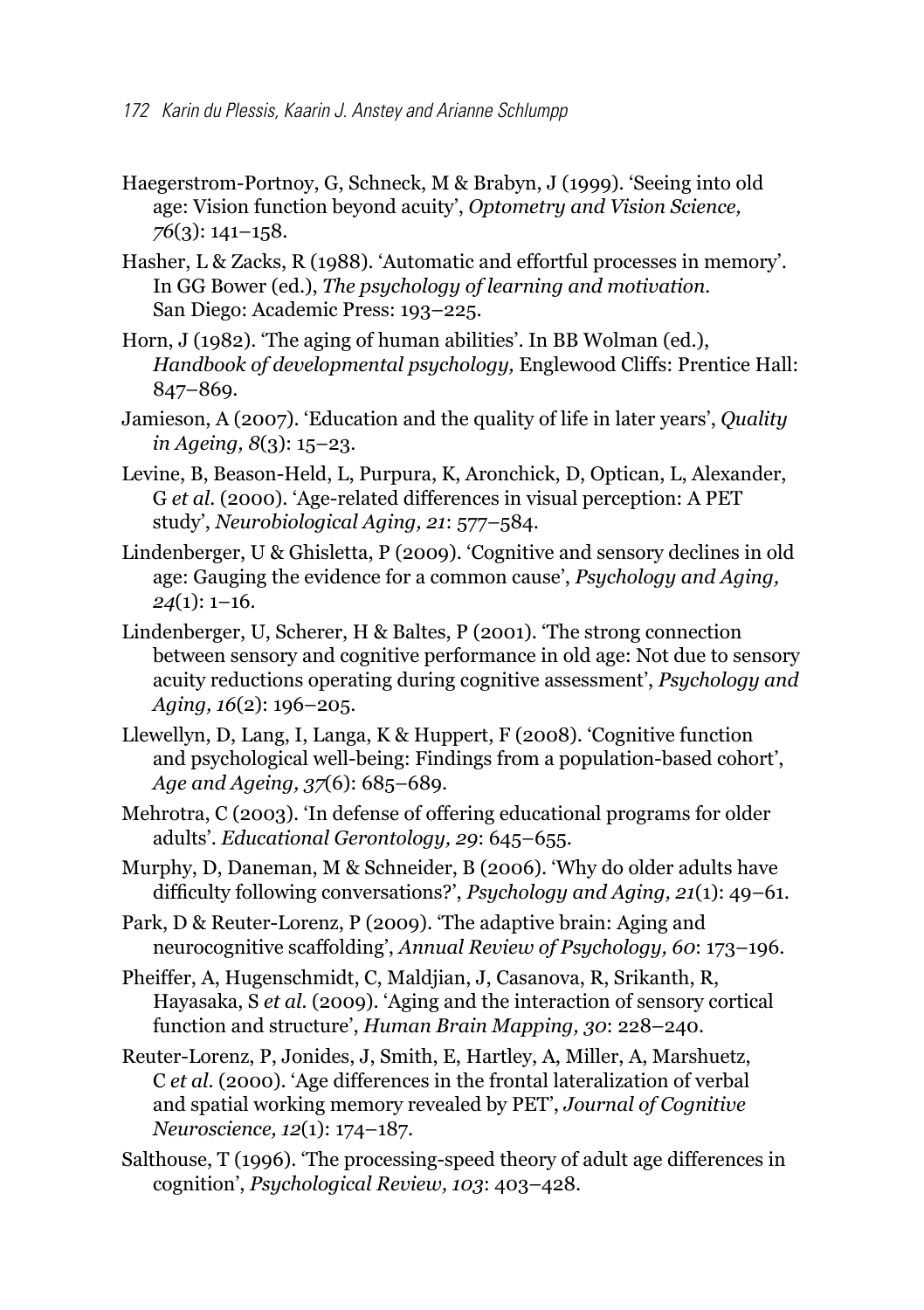- Salthouse, T (2000). 'Aging and measures of processing speed', *Biological Psychology, 54*: 35–54.
- Spigner-Littles, D & Anderson, C (1999). 'Constructivism: A paradigm for older learners', *Educational Gerontology, 25*: 203–209.
- Stern, Y (2002). 'What is cognitive reserve theory? Theory and research application of the reserve concept', *Journal of International Neuropsychological Society, 8*: 448–460.
- Stern, Y, Gurland, B, Tatemichi, T, Tang, M, Wilder, D & Mayeux, R (1994). 'Influence of education and occupation on the incidence of Alzheimer's disease', *Journal of the American Medical Association, 271*: 1004–1010.
- Vygotsky, LS (1978). *Mind and society: The development of higher psychological processes*, Cambridge, MA: Harvard University Press.

# **Acknowledgement**

The authors acknowledge ANU doctoral student, Christopher Hatherly's support in preparing this manuscript.

# **About the authors**

*Dr. Karin du Plessis, MAPS, is the research coordinator at Incolink and an honorary research fellow at Melbourne University. She has an on on-going research and professional interest in psychology and education across the lifespan.*

*Professor Kaarin Anstey is the Director of the Ageing Research Unit at the Centre for Mental Health Research at the Australian National University in Canberra. Professor Anstey's research and clinical interests are in cognitive ageing, neuroimaging, depression and wellbeing, driving, predictors of longevity and longitudinal methods.*

*Arianne Schlumpp holds a double Bachelor of Science degree in Genetics and Psychology, as well as an Honours degree in Psychology. She works as a Research Assistant in the Ageing Research Unit on the Cognitive Ageing and Hazard Perception study.*